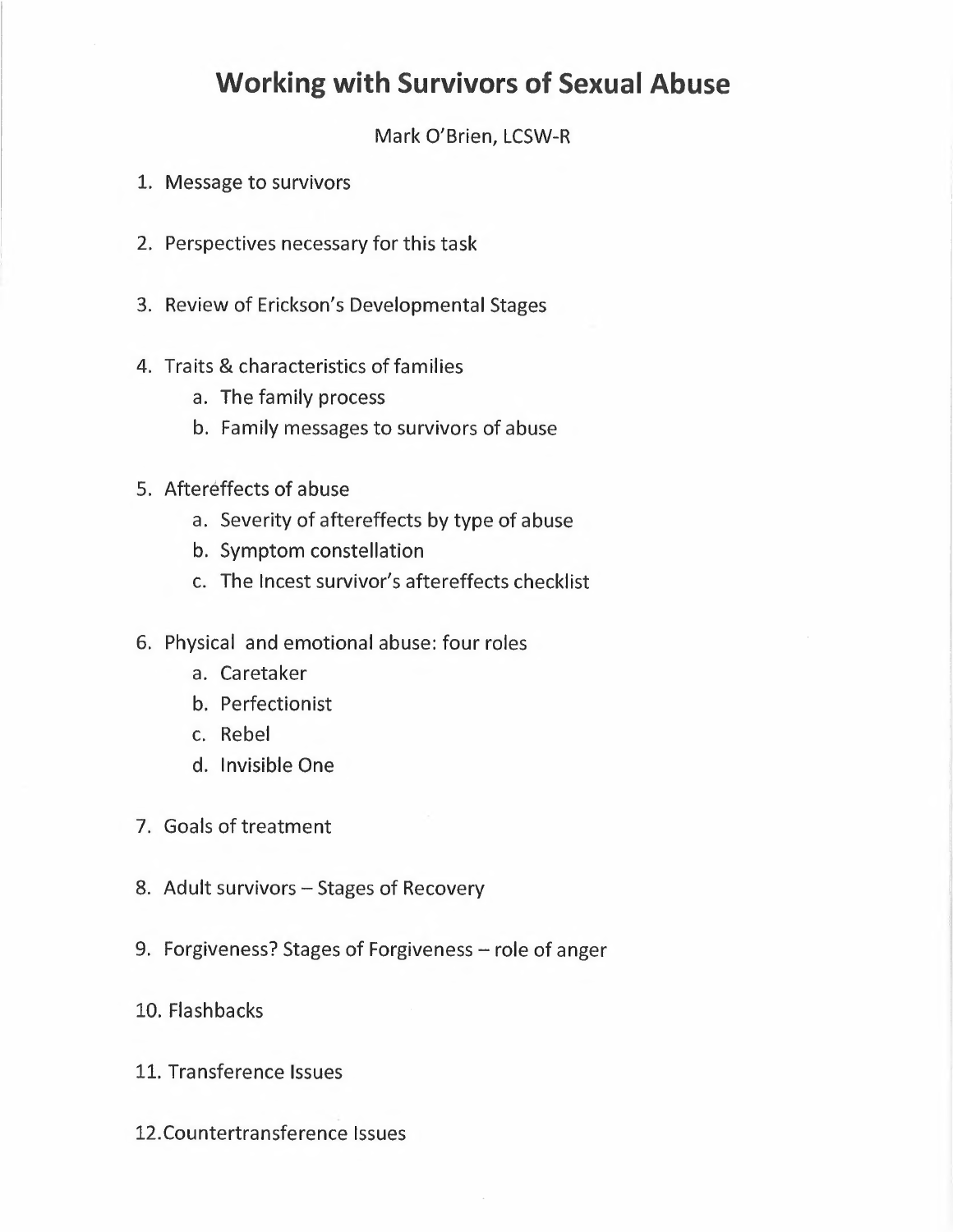**They are survivors.** If you don't have respect for their strength you can't be of any help, It's a privilege that they let you in - there's no reason they should trust you - none. You can't know their terror - it's your worst nightmare come true - a nightmare. from which you never awaken, It's unrelenting. There has been no safety: no one, no time, no place, no thing - all was tainted. Hope was obliterated - time and time again. That they are in your office is in itself a supreme act of valor.

---·-·-··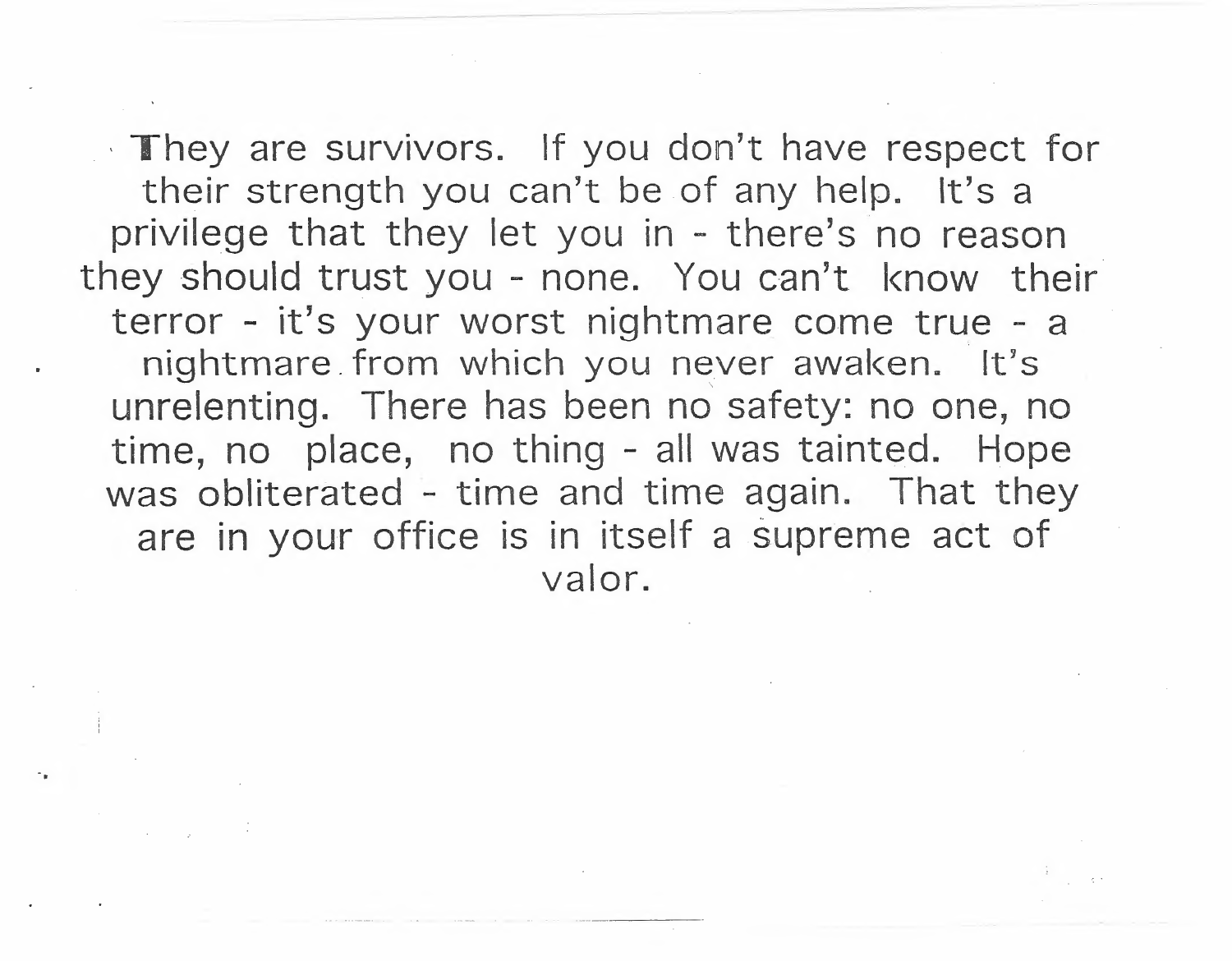# MEANS IT NO LONGER CONTROLS HEALING DOESN'T MEAN THE DAMAGE NEVER EXISTED. IT YOUR LIFE.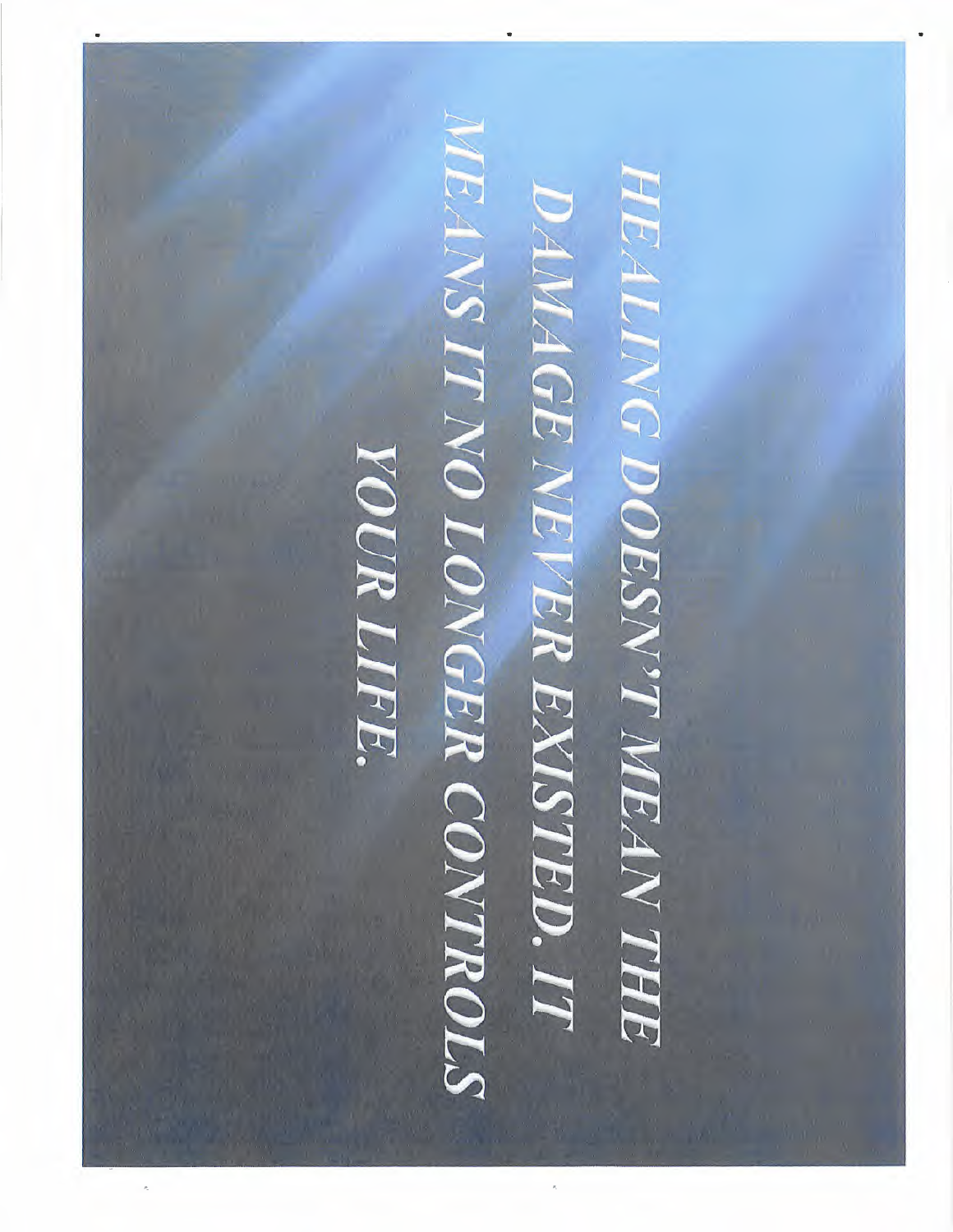## **Working with Survivors of Abuse**

## **Part II: Uncovering the Abuse**

#### **"Presented by Mark O'Brien, CSW March 30, 1994**

#### More important therapist perspectives/qualities:

- Have to believe healing is possible from this man-made trauma
- Have to be able to witness great pain
- Have to be willing to believe the unbelievable.
- Present a healthy role-model. Be genuine, honest, predictable.

#### Important Issues:

- Therapist gender may be important to the patient.
- Abuse is never fantasized it is real history.
- Survivors feel that their body betrayed them and their body is the enemy.
- Allow expression of anger: validate anger as a healthy response. Anger is empowering.
- Survivors need to forgive themselves.
- Validate and normalize coping mechanisms.
- Assist in building informal support system.
- Encourage the survivor to feel in order to re-integrate the affect.

#### Things to Avoid:

- Avoid giving the message that the patient is in any way responsible for the abuse.
- Avoid minimizing the abuse.
- Avoid spending time trying to understand the abuser.
- Avoid implying that the survivor needs to forgive the abuser.
- Avoid implying that sexual preference is the result of abuse.
- Avoid touching without permission.

- An authoritarian stance can be a problem because it risks re-abusing the patient.

#### Uncovering the Abuse:

- Emotional abuse is always a component of sexual and physical abuse.
- Look for "red flags" that alert you to abuse.
- Ask for specifics and details.
- Rephrase and return to subject.
- Use creative modalities, methods of expression other than verbal. Survivors often operate in other sensory modes such as visual or kinesthetic.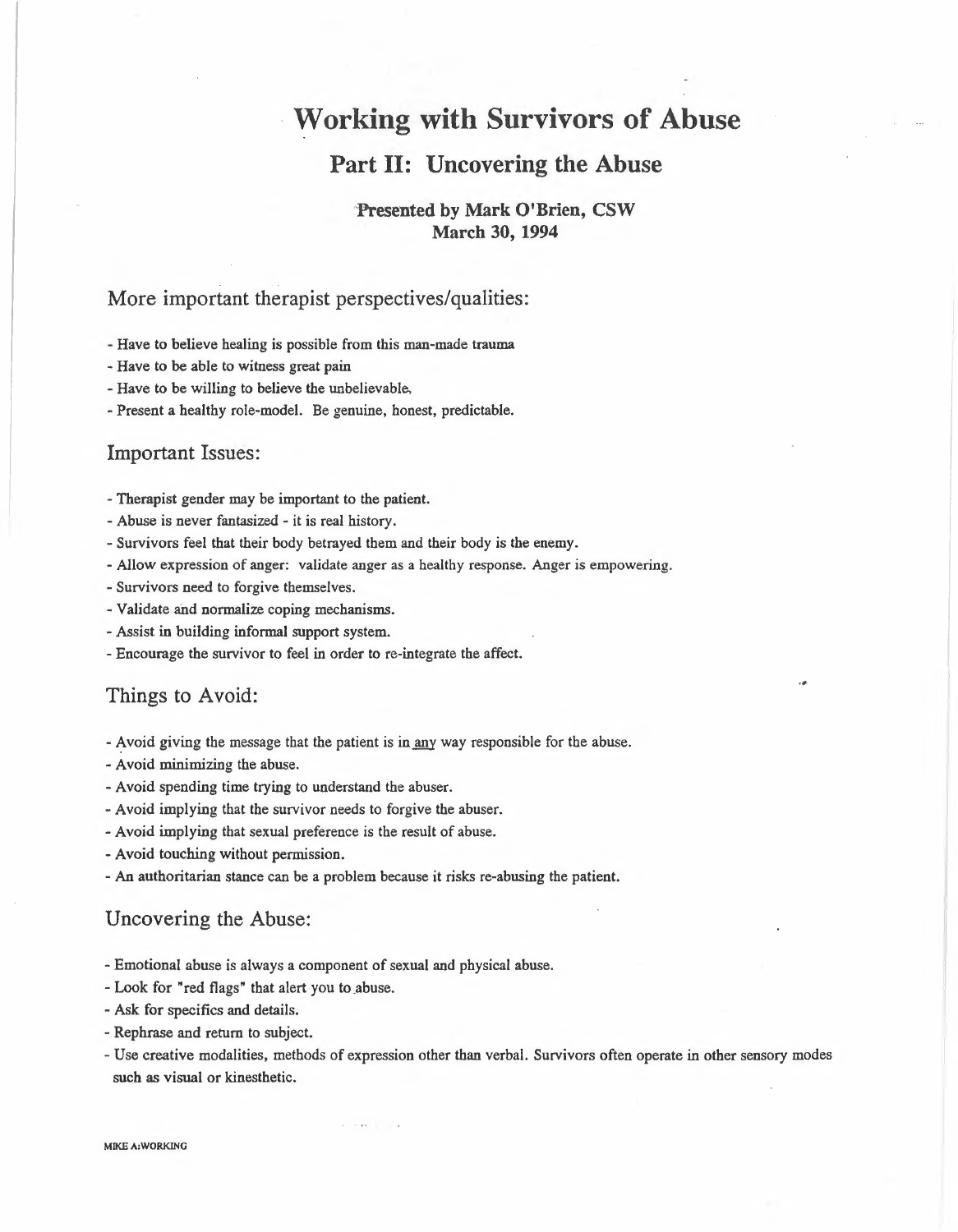## Erickson's Developmental Tasks

## **Trust vs. Mistrust -** *Hope* **(Infants, O to 1 year)**

## **Áutonomy vs. Shame** & **Doubt -** *Will* **(Toddlers, 2 to 3 years)**

Main Question: "Can I do things myself or must I always rely on others?"

## **Initiative vs. Guilt -** *Purpose* **(Preschool, 3 to 5 years)**

• Main Question: "Am I good or am I bad?"

## **Industry vs. Inferiority -** *Competence* **(Childhood, 6 to 11 years)**

• Main Question: "How can I be good?"

## **Identity vs. Role Confusion -** *Fidelity* **(Adolescents, 12 to 19 years)**

Main Question: "Who am I and where am I going?"

## **Intimacy vs. Isolation -** *Love* **(Young Adults, 20 to 40 years)**

• Main Question: "Am I loved and wanted?" or "Shall I share my life with someone or live alone?"

## Generativity vs. Stagnation - *Care* (Middle Adulthood, 45 to 65 years)

• Main Question: "Will I produce something of real value?"

## **Integrity vs. Despair -** *Wisdom* **(Seniors, 65 years onwards)**

• Main Question: "Have I lived a full life?"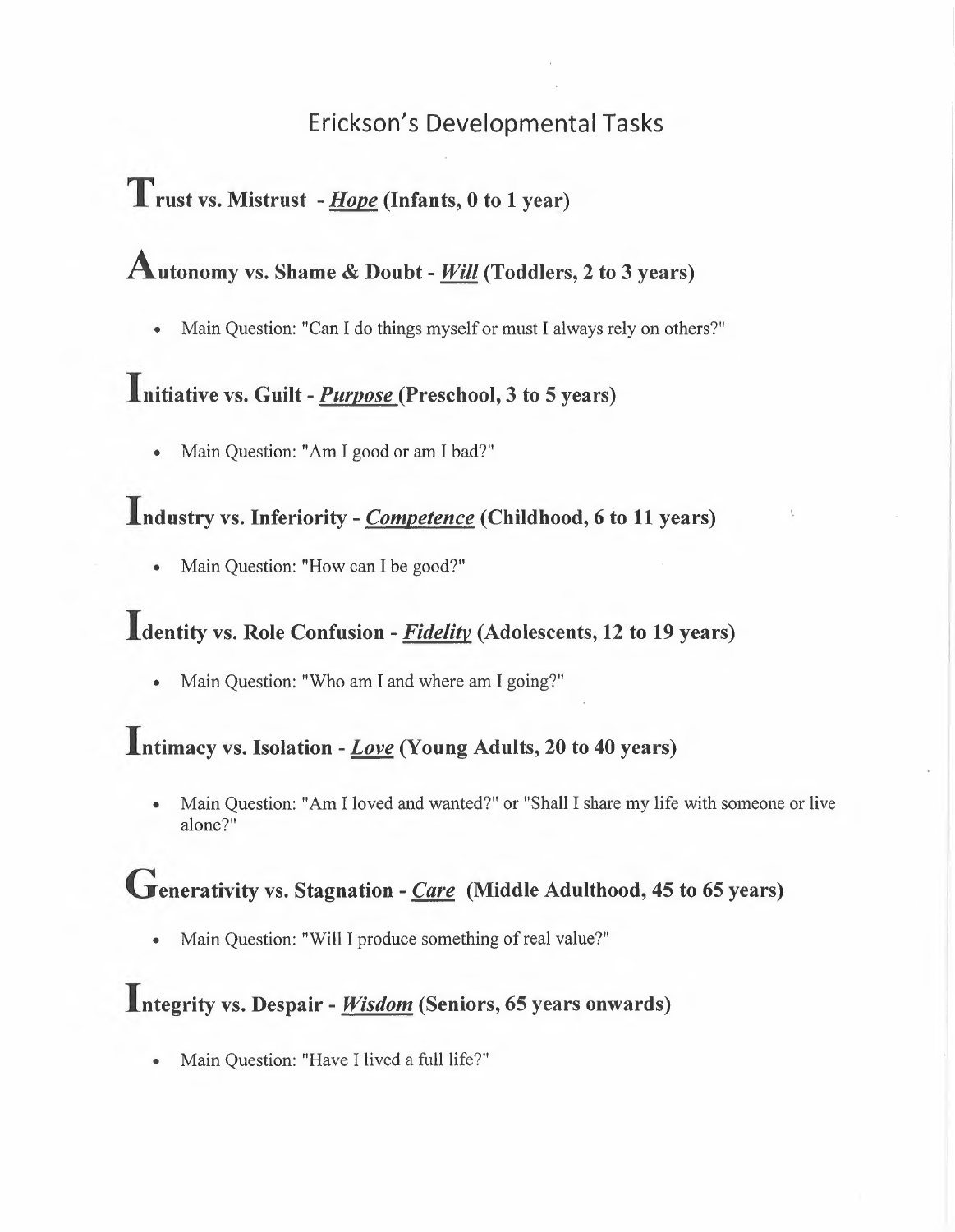## **The Family Process**

#### Two broad family types:

- 1. Normal appearing
- 2. Chaotic

#### Characteristics of each:

- l. Isolated socially, psychologically and physically
- 2. Boundary problems too rigid outside too permeable inside
- 3. Enmeshment within the family yet emotional and physical deprivation
- 4. Role reversal between parent and children
- 5. Usually "low touch" families with affection expressed sexually
- 6. Power imbalance and sexual and communication problems between spouses

#### Patterns of intergenerational transmission:

- l. Incest as a symptom of transgenerational family process with intrapsychic and **e**  interpersonal dimension (Calaf, 1987)
- 2. Denial and dissociation are primary mechanisms of the intrapsychic process .
- 3. Both parents may have been emotionally deprived themselves, physically and/or sexually abused or witnesses to such abuse in their families of origin
- 4. Destructive triangulation (Rist, 1979) children meet the needs of parents while their needs go unmet. This process occurs across generations
- 5. Shame (Fossum & Mason, 1986)
- 6. Inconsistency of parental response
- 7. Co-dependency

#### Familv rules and injunctions:

- l. Double bind communication
- 2. Don't feel
- 3. Stay in control at all times
- 4. Deny what is happening disbelieve your own perception
- 5. Do not trust yourself or anyone else
- £. Do not tell you will not be believed nor will you *==* helped
- 7. Be ashamed of yourself ~ you are to blame
- 8. Idiosyncratic. rules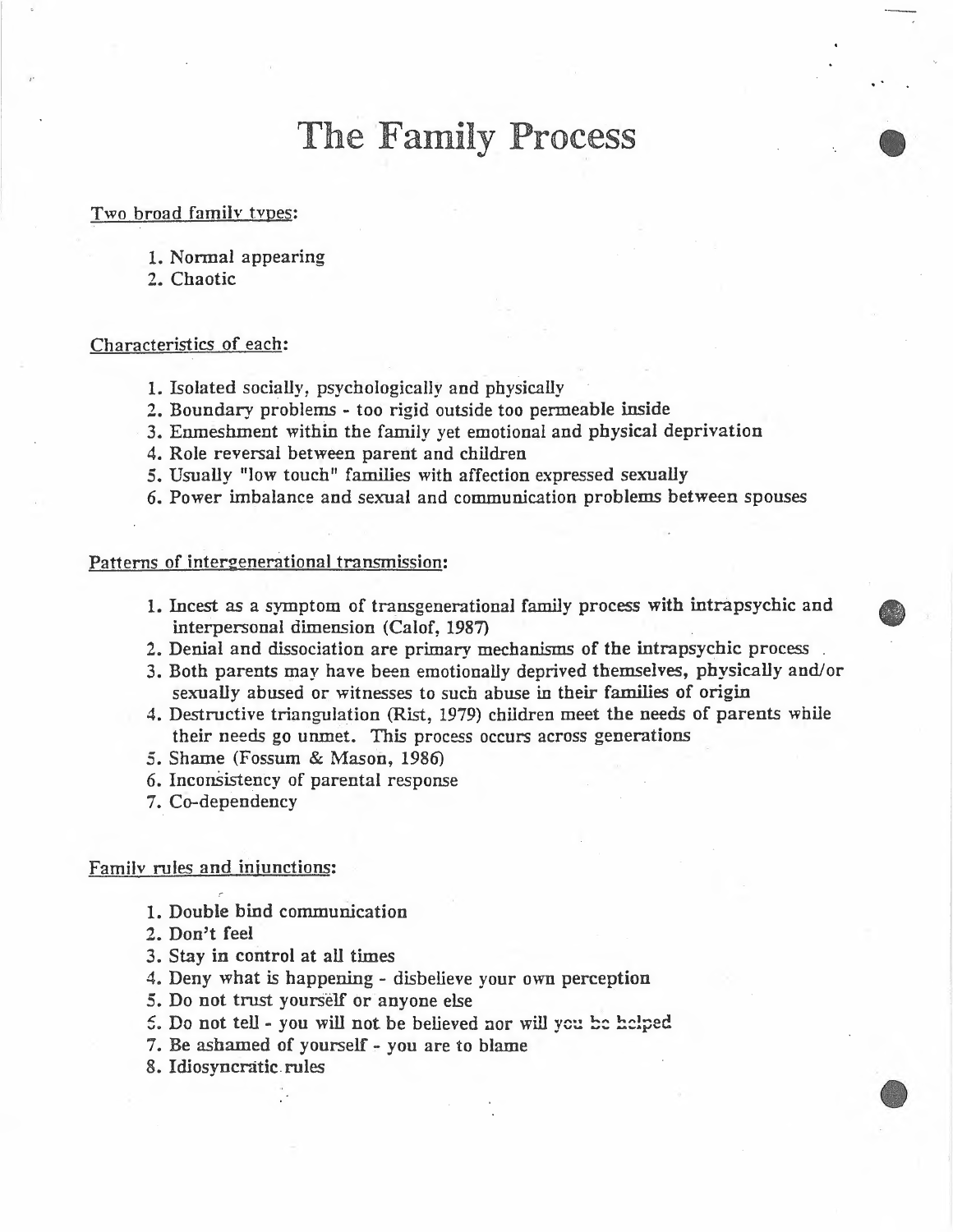FAMILY MESSAGES TO SURVIVORS OF CHILDHOOD SEXUAL ABUSE

\* Don't feel. Keep your feelings in check. Do not show your feelings, **especially anger. .** 

*I'* 

 $\mathbf{x}$  .

- \* Be in control at all times. Do not show weakness. Do not ask for help.
- \* Deny what is really happening. Disbelieve your own senses/perceptions. Lie to yourself and to others.
- \* Don't trust yourself or anyorie else. No one is trustworthy.
- \* Keep the secret. If you tell you will not be believed and it will not get help.

\* Be ashamed of yourself. You are to blame for everythihg.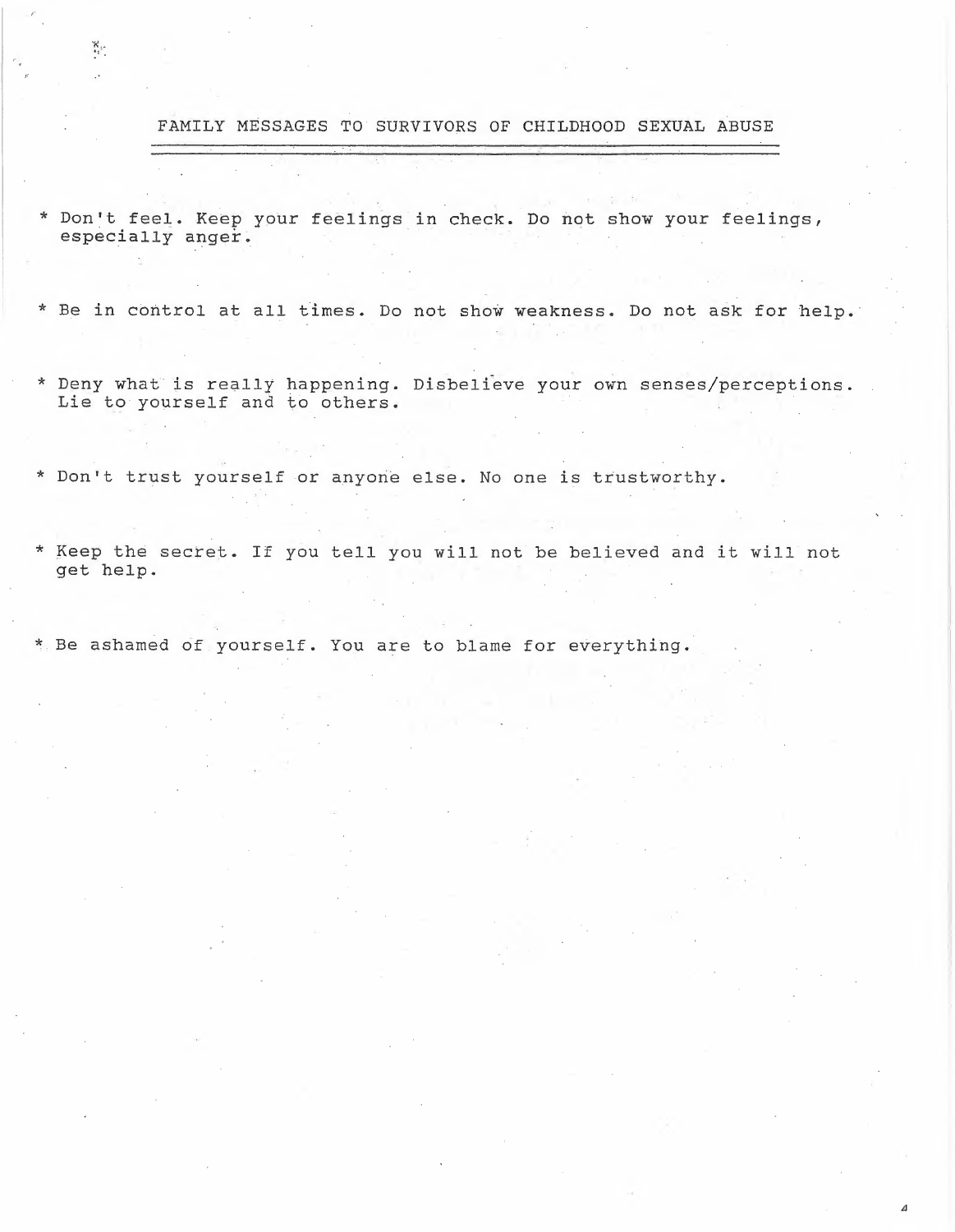## **Common Aftereffects of Incest**

Occur at the time of abuse and later; may be chronic or may develop in delayed fashion

- 1. Sumptoms of traumatic stress:
	- numbing
	- reexperiencing other reactions to trauma
- 2. Emotional effects:
	- depression
	- anxietu

vulnerability rage

• quilt

loss fear of loss of control

- grief
- 3. Self-perceptions and cognitive effects;
	- cognitive distortions
	- · self-blame, and self-denigration (Jehu, 1988)
	- shame
- 4. Somatic effects:
	- · somatic disorders and somatization
	- · directly and indirectly related to focus of abuse
	- · physiological changes and dysregulation
- 5. Sexual effects:
	- sexual emergence
	- · sexual identitu
	- arousal, response and satisfaction (Maltz & Holman, 1987)
- 6. Interpersonal relating and functioning;
	- · mistrust, relational and intimacy disturbances
	- · other directedness, acting in, and acting out (Briere, 1989)
	- family and parenting difficulties
- 7. Social effects:
	- · inability to function, usually over functioning, occupationally and socially
	- · antisocial, deviant behaviors
	- · compulsive and addictive behaviors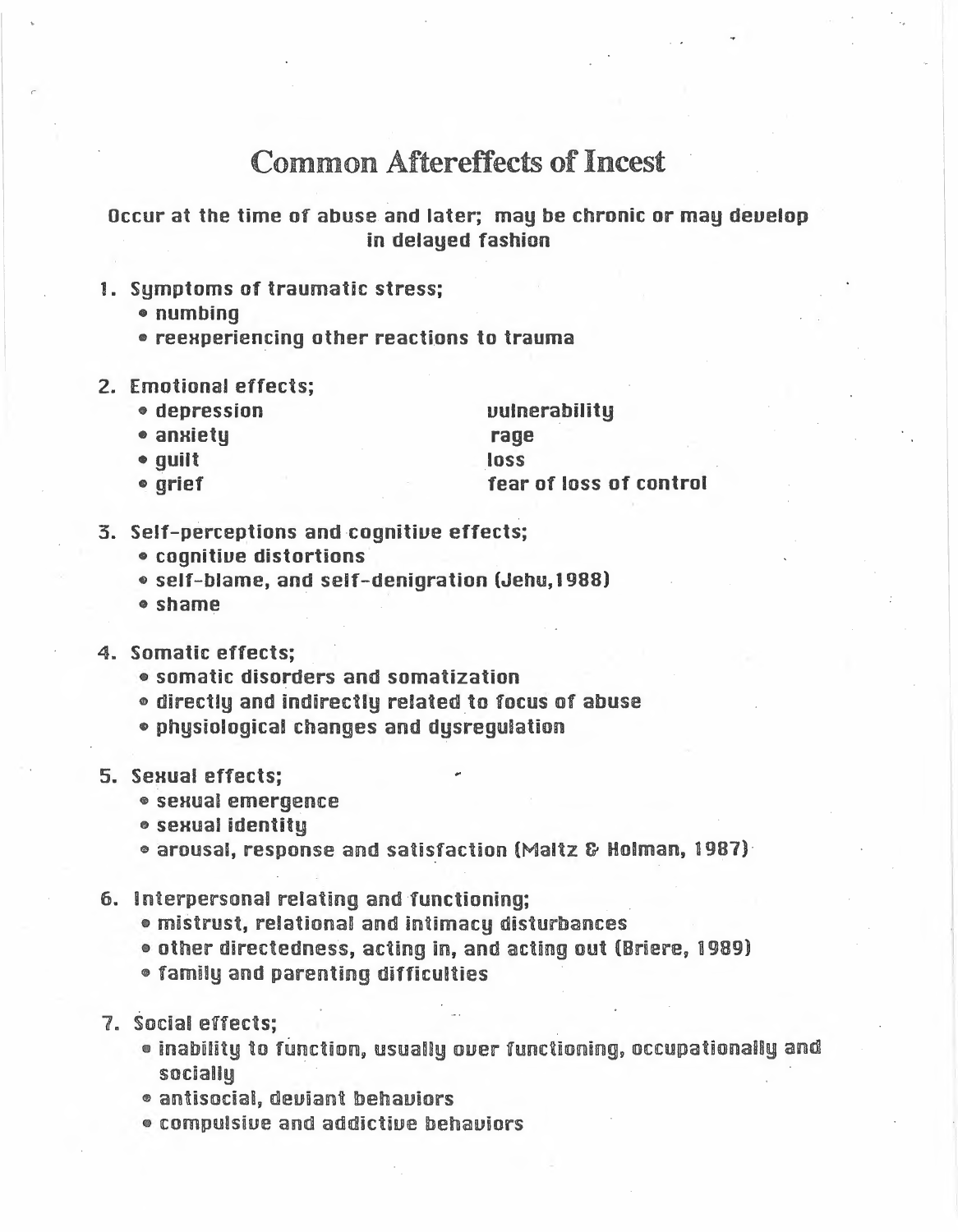## Severity of Aftereffects by Type of Abuse

The variables of incest most related to severity of aftereffects are:

- 1. Duration and frequency
- 2. Type of sexual activity
- 3. Use of force
- 4. Child's age at onset
- 5. Age, gender and relatedness of perpetrator
- 6. Child's submission or participation
- 7. Overt or disclosed incest with lack of assistance
- 8. Parental reaction
- 9. Institutional response

Many of these are interrelated.

The child's personality and moderators can also affect response.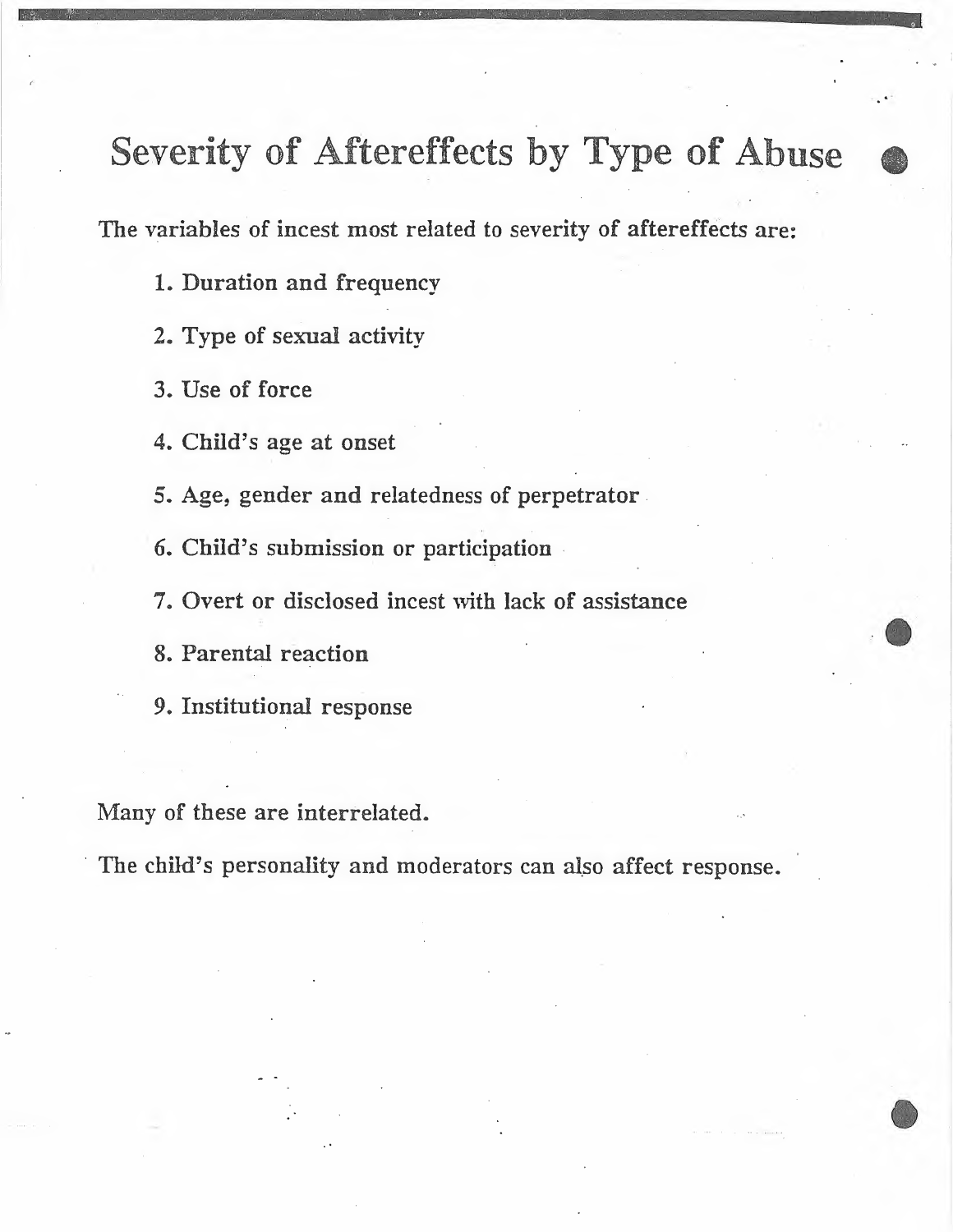# . Symptom Constellation of Adult Survivors angebra Compensation of the

- <sup>e</sup>History of revictimization
- <sup>e</sup>History of self-injury
- ~ History of suícídalíty, suicide attempts
- <sup>e</sup>Polarities of behavior .
- <sup>e</sup>Difficulty establishing therapeutic alliance.
	- multiple previous diagnoses and therapies

7

- **-· abuse by a previous therapist ·**
- <sup>0</sup>Amnesia

D

- past·
- current
- ® Negative identity/shame; identity diffusion
- ® Anger ( often unrecognized and/ or displaced)
- ® Grief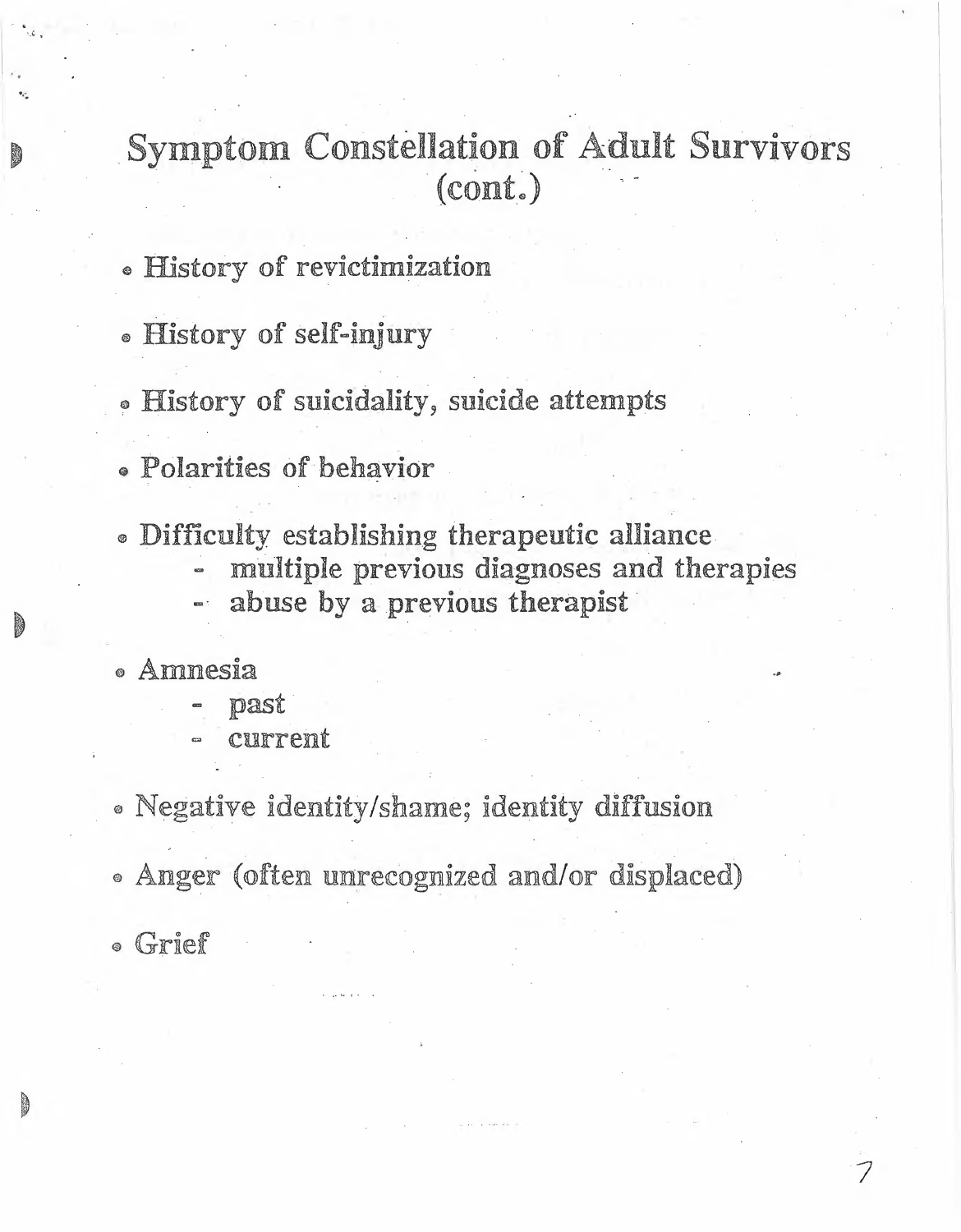## The Incest Survivors' Aftereffects Checklist

 $\frac{1}{k}$ 

Do you find many characteristics of yourself on this list? If so, you could be a survivor of incest.

1. Fear of being alone in the dark, of sleeping alone; nightmares, night terrors (especially of pursuit, threat, entrapment) 2. Swallowing and gagging sensitivity; repugnance to water on one's face when bathing or swimming (suffocation feelings) 3. Alienation from the body-not at home in own body; failure to heed-body signals or take care of one's body; poor body image; manipulating body size to avoid sexual attention 4. Gastrointestinal problems; gynecological disorders (including spontaneous vaginal infections); headaches; arthritis or joint pain 5. Wearing a lot of clothing, even in summer; baggy clothes; failure to remove clothing even when appropriate to do so (while swimming, bathing, sleeping); extreme requirement for privacy when using bathroom. 6. Eating disorders, drug or alcohol abuse (or total abstinence); other addictions; compulsive behaviors 7. Self-destructiveness; skin carving, self-abuse 8. Phobias 9. Need to be invisible, perfect, or perfectly bad 10. Suicidal thoughts, attempts, obsession (including "passive suicide") 11. Depression (sometimes paralyzing); seemingly baseless crying 12. Anger issues: inability to recognize, own, or express anger; fear of actual or imagined rage; constant anger; intense hostility toward entire gender or ethnic group of the perpetrator 13. Splitting (depersonalization); going into shock, shutdown in crisis; a stressful situation always is a crisis; psychic numbing; physical pain or numbness associated with a particular memory, emotion (e.g., anger), or situation (e.g., sex) 14. Rigid control of one's thought process; humorlessness or extreme solemnity 15. Childhood hiding, hanging on, cowering in corners (security-seeking behaviors); adult nervousness over being watched or surprised; feeling watched; startle response 16. Trust issues: inability to trust (trust is not safe); total trust; trusting indiscriminately 17. High risk taking ("daring the fates"); inability to take risks 18. Boundary issues; control, power, territoriality issues; fear of losing control; obsessive/compulsive behaviors (attempts to control things that don't matter, just to control something) 19. Guilt, shame; low self-esteem, feeling worthless; high appreciation of small favors by others 20. Pattern of being a victim (victimizing oneself after being victimized by others), especially

sexually; no sense of own power or right to set limits or say no; pattern of relationships with

much older persons (onset in adolescence)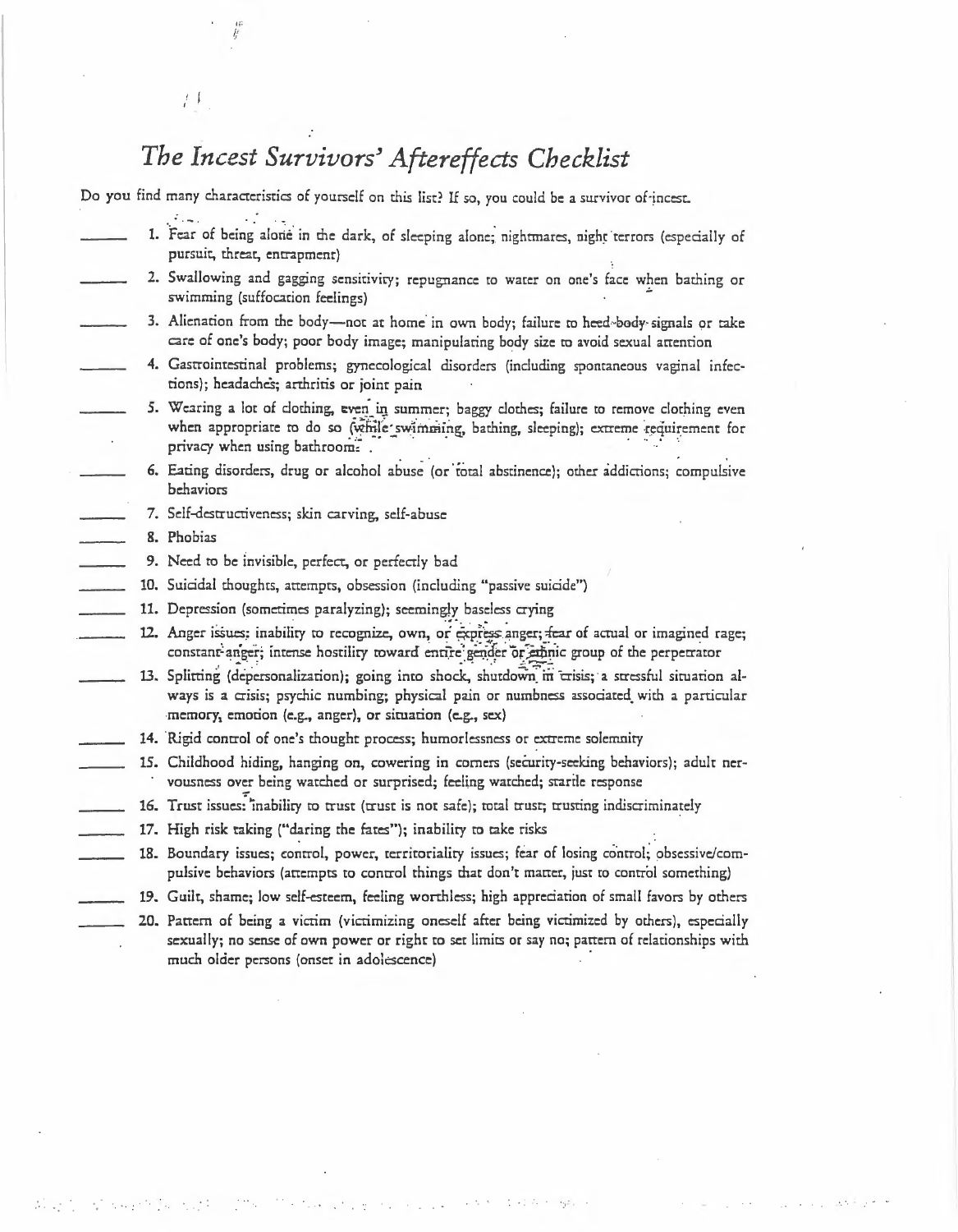- 21. Feeling demand to "produce and be loved"; instinctively knowing and doing what the other person needs or wants; relationships mean big tradeoffs (love was taken, not given)
- 22. Abandonment issues
	- 23. Blocking out some period of early years (especially 1-12), or a specific person or place
- 24. Feeling of carrying an awful secret; urge to tell, fear of its being revealed; certainty that no one will listen; being generally secretive; feeling "marked" (the "scarlet letter")
- 25. Feeling crazy; feeling different; feeling oneself to be unreal and everyone else to be real, or vice versa; creating fantasy worlds, relationships, or identities (especially for women: imagining or wishing self to be male, i.e., not a victim)
- 26. Denial: no awareness at all; repression of memories; pretending; minimizing ("it wasn't that bad"); having dreams or memories ("maybe it's my imagination"); strong, deep, "inappropriate" negative reactions to a person, place, or event; "sensory flashes" (a light, a place, a physical feeling) without a sense of their meaning; remembering the surroundings but not the event
- 27. Sexual issues: sex feels "dirtys"; aversion to being touched, especially in gynecological exam; strong aversion to (or need for) particular sex acts; feeling betrayed by one's body; trouble integrating sexuality and emotionality; confusion or overlapping of affection, sex, dominance, aggression, and violence; having to pursue power in sexual arena which is actually sexual acting out (self-abuse and manipulation, especially among women; abuse of others, especially among men); compulsively "seductive" or compulsively asexual; must be sexual aggressor or cannot be; impersonal, "promiscuous" sex with strangers concurrent with inability to have sex in intimate relationship (conflict between sex and caring); prostitute, stripper, "sex symbol," porn actress; sexual acting out to meet anger or revenge needs; "sexaholism"; avoidance; shutdown; crying after orgasm; all pursuit feels like violation; sexualizing of meaningful relationships; erotic response to abuse or anger, sexual fantasies of dominance or rape (Note: Homosexuality is not an aftereffect)
- 28. Pattern of ambivalent or intensely conflictive relationships (intimacy is a problem; also focus shifted from incest issues)
- 29. Avoidance of mirrors (connected with invisibility, shame/self-esteem issues, distrust of perceived body image)
- 30. Desire to change one's name (to disassociate from the perpetrator or to take control through self-labeling)
- 31. Limited tolerance for happiness; active withdrawal from happiness, reluctance to trust happiness ("ice=thin")
- 32. Aversion to making noise (including during sex, crying, laughing, or other body functions); verbal hypervigilance (careful monitoring of one's words); quiet-voiced, especially when needing to be heard
- 33. Stealing (adults); stealing and starting fires (children)
- 34. Multiple personality

Copyright © 1985, 1986, 1987, 1988, 1989 by E. Sue Blume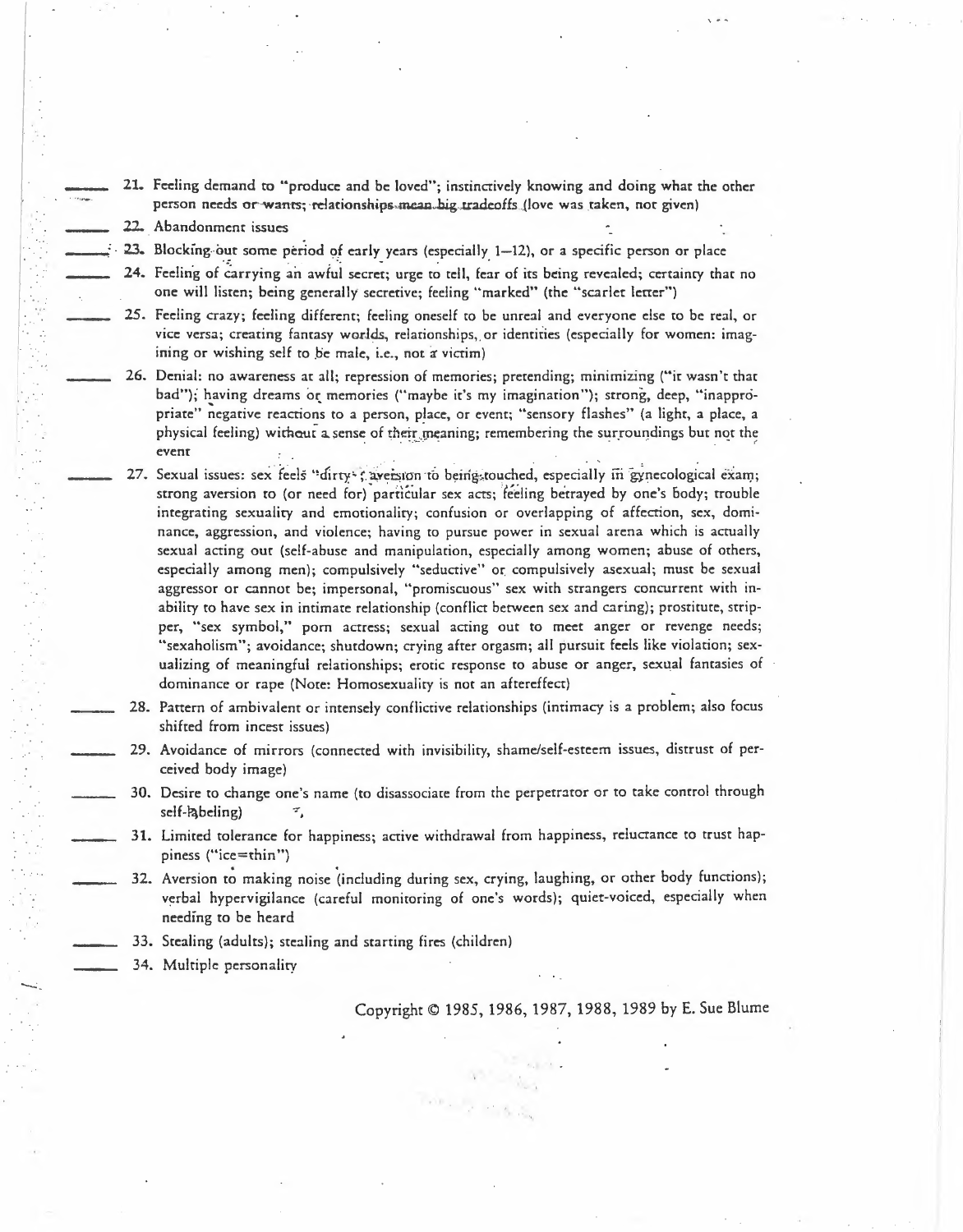## **Goals of Treatment**

- 1. Development of a commitment to treatment and the establishment of a therapeutic alliance
- 2. Acknowledgement and acceptance of the occurrence of the incest
- 3. Recounting the incest
- 4. The breakdown of feelings of isolation and stigma
- 5. The recognition, labeling and expression of feelings
- 6. The resolution of responsibility and survival issues
- 7. Grieving
- 8. Cognitive restructuring of distorted beliefs and stress responses
- 9. Self-determination and behavioral changes
- 10. Education and skill-building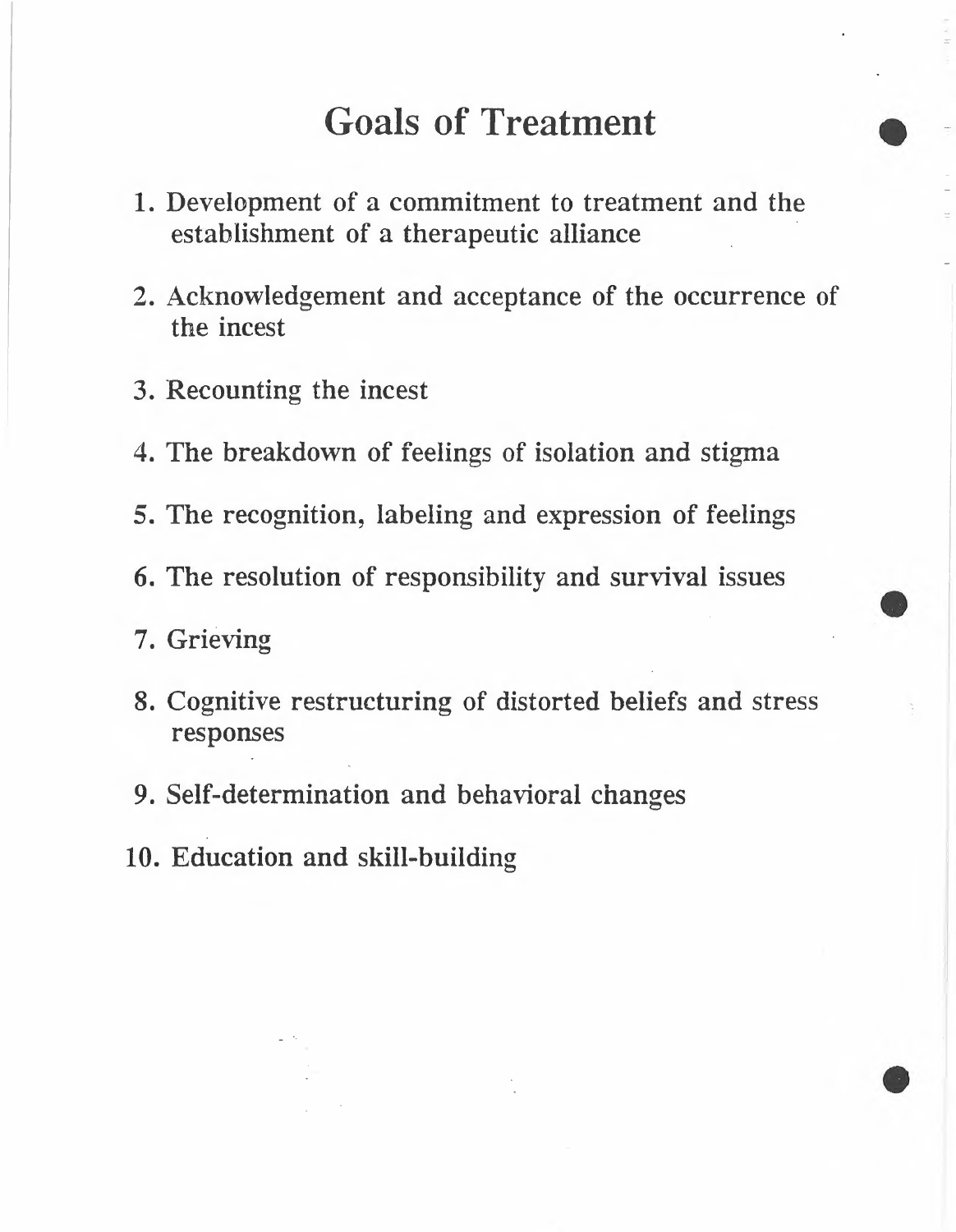### ADULT SURVIVORS - STAGES OF RECOVERY

l. The Decision to Heal

2. The Emergency Stage

3. Remembering

4. Believing It Happened

5. Breaking Silence

6. Understanding That It Wasn't Your Fault

7. Making Contact **W~th** the Child **Within** 

8. Trusting Yourself

9. Grieving and Mourning

10.Anger - the Backbone of Healing

11.Disclosures and Confrontations

12.Forgiveness?

13.Spirituality

14.Resolution and Moving On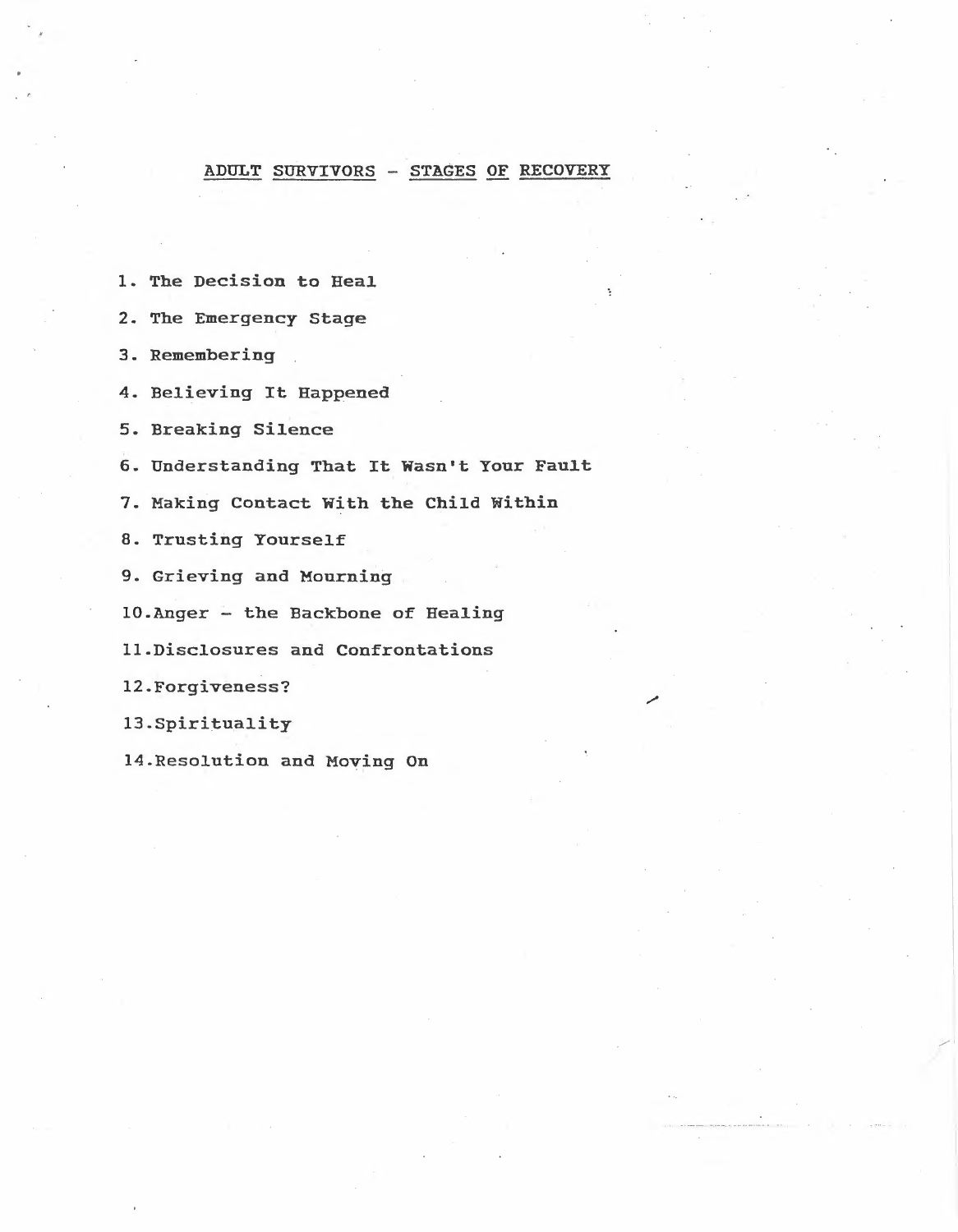# **Stages of Forgiveness**

#### **STAGE ONE: IDENTIFY PERPETRATOR AND TRANSGRESSION**

- I know who it was that has affected me negatively.
- I know what specific behavior(s) it was that has been physically, emotionally, or spiritually damaging to me.

#### STAGE TWO: IDENTIFY, EXPERIENCE, AND PROCESS THE EMOTIONS

- I have felt the emotions associated with the offensive, damaging behavior. I have found a safe place to process these feelings.
- If it was safe to do so, I have spoken to the person regarding the adverse effects I endured as a result of his/ her behavior.
- If it was not safe to do so, I was able to do it in therapy using an imaginary technique (e.g., role playing, psychodrama, the empty chair, etc.).

#### **STAGE THREE: UNDERSTAND THE NEED FOR FORGIVENESS**

- I understand the benefits of forgiveness.
- I have reached a point where I recognize what has transpired, have begun developing compassion for myself, and am now able to see the perpetrator as a human being.

*Important Distinction:* Many people, including clergy members, philosophers, psychotherapists, and psychologists, *erroneously* believe that full forgiveness requires the victim to accept the perpetrator back into the relationship. What is actually required of the victim is that (s)he accept the perpetrator back into the human race (i.e., (s)he is no longer stripped of his/her humanity, regardless of whether the victim chooses to reestablish a personal relationship with him/her).

#### As Joan Borysenko states in *Guilt Is the Teacher, Love Is the Lesson*

Forgiveness is not a lack of discrimination whereby we let all the criminals out of prison: it is an attitude that permits us to relate to the pain that led to their errors and recognize their need for love. (1991, p. XXX)

#### **STAGE FOUR: SET CLEAR BOUNDARIES**

- I have set clear boundaries with the perpetrator:
- I understand the need for and my right to protect myself.
- I feel competent in setting and maintaining these boundaries to keep me physically and emotionally safe.

#### **STAGE FIVE: INTEGRATE THE PAST AND BEGIN RECREATING THE FUTURE**

• I have made an internal choice to forgive and a have willingness to recreate a meaningful life for myself.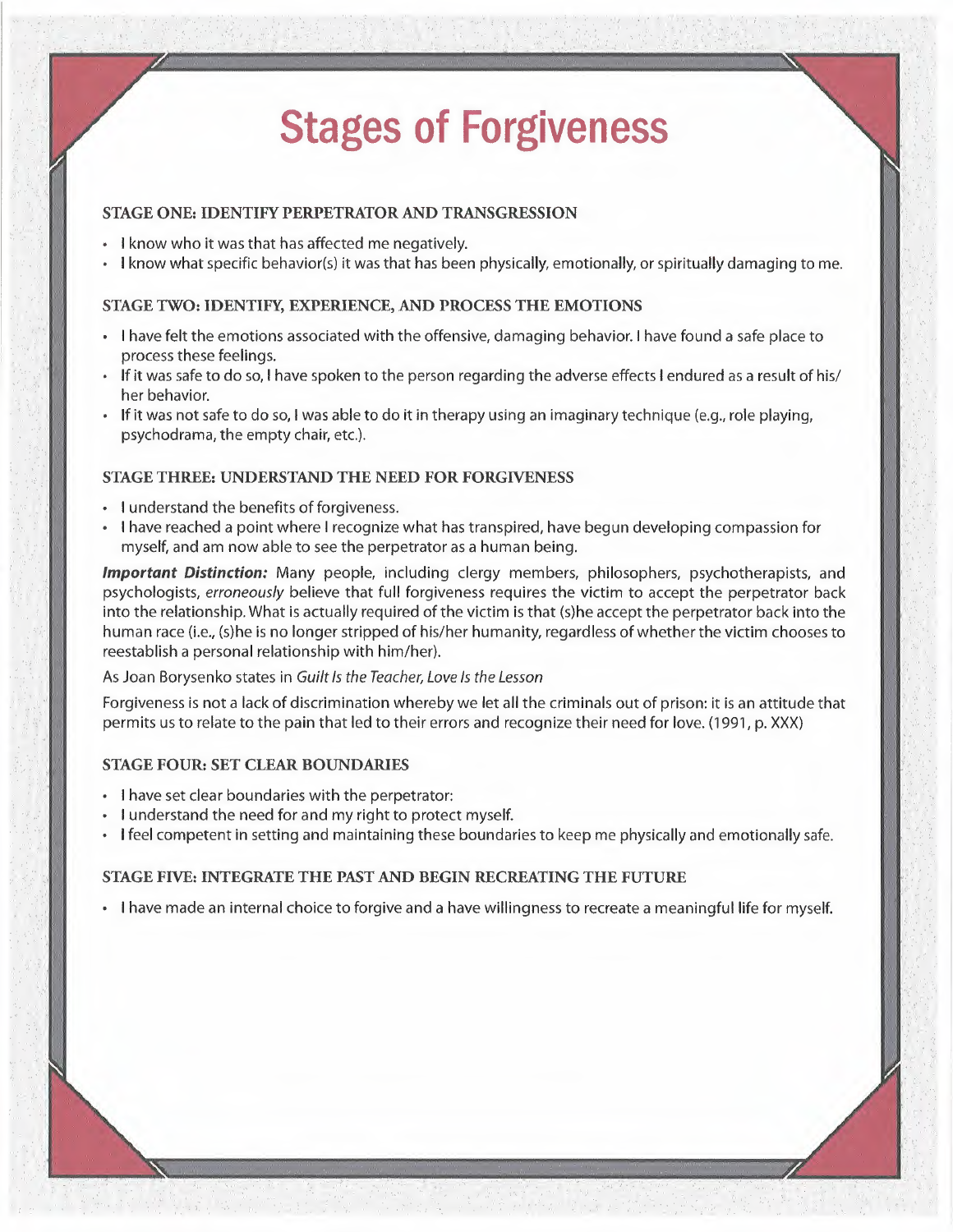# **Flashbacks**

## **By Laurieann Chutis, A.C.S.W.**

## **What are they?**

Flashbacks are memories of past traumas. They may take the form of pictures, sounds, smells, body sensations, feelings or the lack of them (numbness). Many times there is no actual visual or auditory memory. One may have the sense of panic, being trapped, feeling powerless with no memory stimulating it. These experiences can also happen in dreams.

As a child (or adolescent), we had to insulate ourselves from the emotional and physical horrors of the trauma. In order to survive, that insulated child remained isolated, unable to express the feelings and thoughts of that time. It is as though we put that part into a time capsule until it comes out full-blown in the present.

When that part comes out, the little one is experiencing the past as if it were happening today. As the flashback occurs, it is as if we forget that we have an *adult* part available to us for reassurance, protection and grounding. The intense feelings and body sensations occurring are so frightening because the feelings/sensations are not related to the reality of the present and many times seem to come from nowhere.

We begin to think we are crazy and afraid of telling anyone (including our therapist) of these experiences. We feel out of control and at the mercy of our experiences.

We begin to avoid situations, and stimuli, that we think triggered it. Many times flashbacks occur during any form of sexual intimacy, or it may be a person who has similar characteristics to the perpetrator, or it may b a situation today that stirs up similar trapped feelings ( confronting aggressive people).

If you are feeling small...you are experiencing a flashback.

If you are experiencing stronger feelings than are called for in the present situation ... you are experiencing a flashback.

#### **Flashbacks are normal**

Vietnam vets have normalized this experience and have coined the term *post traumatic* stress syndrome.

Even the diagnostic category book for psychiatry defines post traumatic stress syndrome as the normal experience of all people experiencing an event that is outside the range of normal human experience.

Flashbacks feel crazy because the little one doesn't know that there is an adult survivor available to help.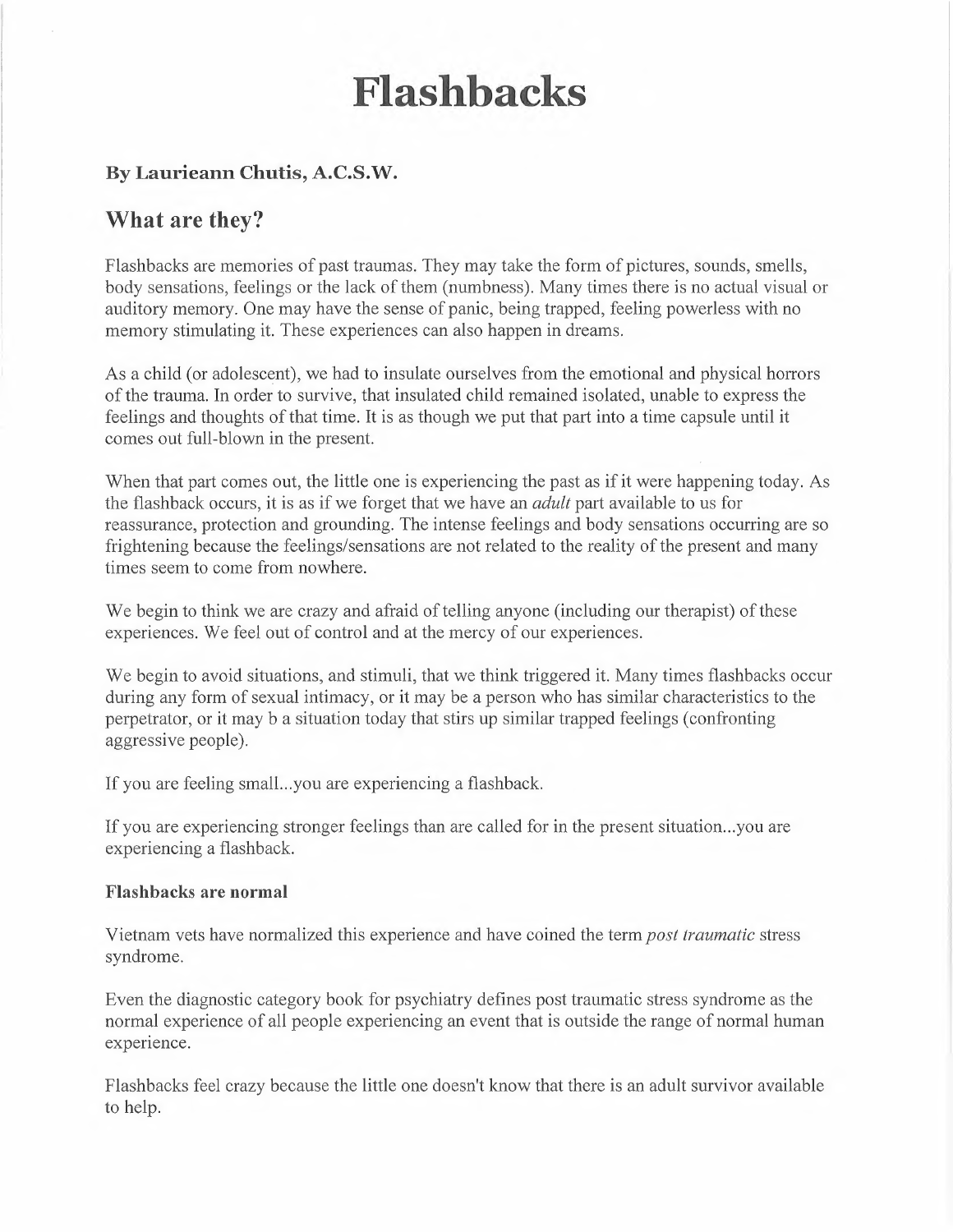# Transference Issues in Treating Incest Trauma

- Betrayal, disillusionment, mistrust - criticism and judgement
- Traumatic transference
	- you will do to me what others did
	- you will be gratified by exploiting me
- Shame, self-hatred, and low self-esteem
- Interpersonal/intimacy difficulties
- Guilt, complicity, and responsibility - sexual issues
	- power issues
- Defenses, survivor skills, and accommodation mechanisms
- Caretaking and learned responsibilities
- Loss and grief - abandonment
- Rage and anger - "I will endanger you with my story"

MYEll M. Abrut

11 g april only<br>Jenew what I had done to Get attending<br>you would

e 1988, 1989 C.A. Courtois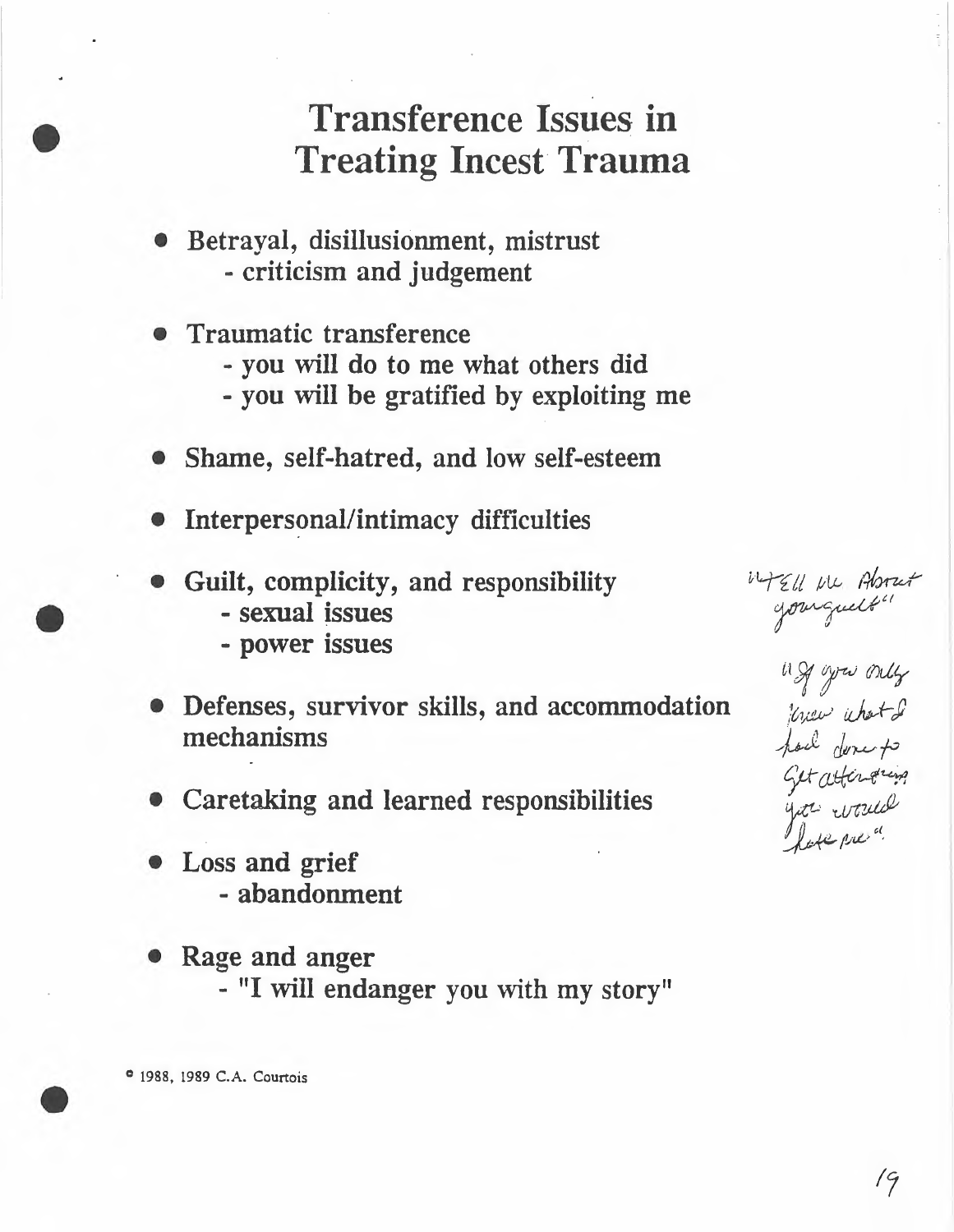# Countertransference Issues in Treating Incest Trauma

- Denial, distancing, blame
- Guilt
- Rage
- Dread and horror
- Shame
- Grief and mourning
- Therapist as liberator \*\*
- Survivor as hero

.

- "We are all survivors"
- Language muting
- Privileged voyeurism
- Defense like survivor's
- Conflict over professional roles and boundaries
- Sexualization or other exploitation of the relationship

(Adapted from Daniell, 1984)

\*\* Therapist is not the parent and cannot make up for past losses. Losses must be grieved. Therapist will be traumatized doing this work. Therapist must decline being another sadistic abuser (Herman, 1987).

e 1988, 1989 C.A. Courtois ·